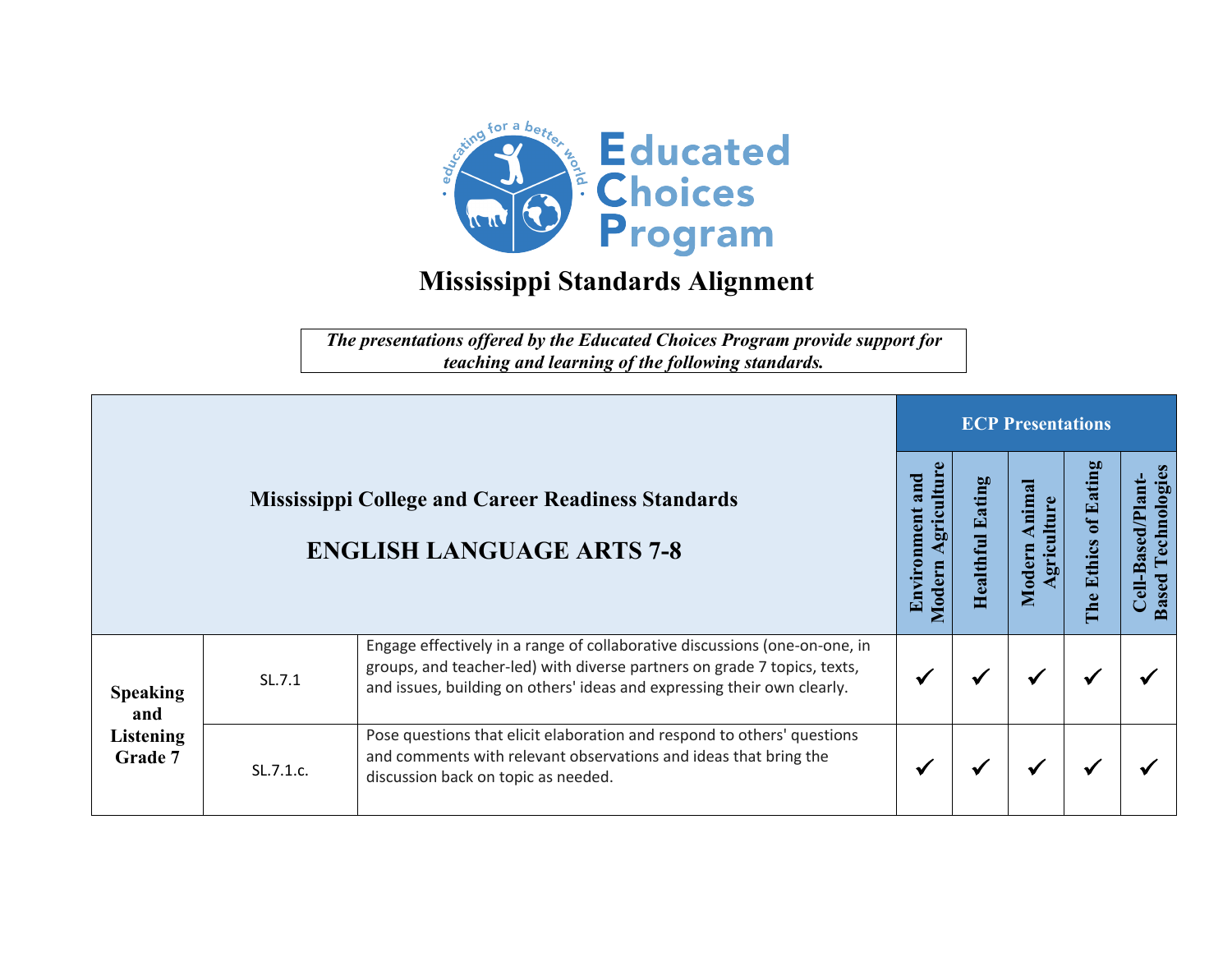| <b>Speaking</b><br>and<br><b>Listening</b><br>Grade 7 | SL.7.1.D | Acknowledge new information expressed by others and, when warranted,<br>modify their own views.                                                                                                                                   |  |  |  |
|-------------------------------------------------------|----------|-----------------------------------------------------------------------------------------------------------------------------------------------------------------------------------------------------------------------------------|--|--|--|
|                                                       | SL.7.2   | Analyze the main ideas and supporting details presented in diverse<br>media and formats (e.g., visually, quantitatively, orally) and explain<br>how the ideas clarify a topic, text, or issue under study.                        |  |  |  |
|                                                       | SL.7.3   | Delineate a speaker's argument and specific claims, evaluating the<br>soundness of the reasoning and the relevance and sufficiency of the<br>evidence.                                                                            |  |  |  |
| <b>Speaking</b><br>and<br><b>Listening</b><br>Grade 8 | SL.8.1   | Engage effectively in a range of collaborative discussions (one-on-one, in<br>groups, and teacher-led) with diverse partners on grade 8 topics, texts,<br>and issues, building on others' ideas and expressing their own clearly. |  |  |  |
|                                                       | SL.8.1.C | Pose questions that connect the ideas of several speakers and respond<br>to others' questions and comments with relevant evidence,<br>observations, and ideas.                                                                    |  |  |  |
|                                                       | SL.8.1.d | Acknowledge new information expressed by others, and, when warranted,<br>qualify or justify their own views in light of the evidence presented.                                                                                   |  |  |  |
|                                                       | SL.8.2   | Analyze the purpose of information presented in diverse media and<br>formats (e.g., visually, quantitatively, orally) and evaluate the<br>motives (e.g., social, commercial, political) behind its presentation.                  |  |  |  |
|                                                       | SL.8.3   | Delineate a speaker's argument and specific claims, evaluating the<br>soundness of the reasoning and relevance and sufficiency of the<br>evidence and identifying when irrelevant evidence is introduced.                         |  |  |  |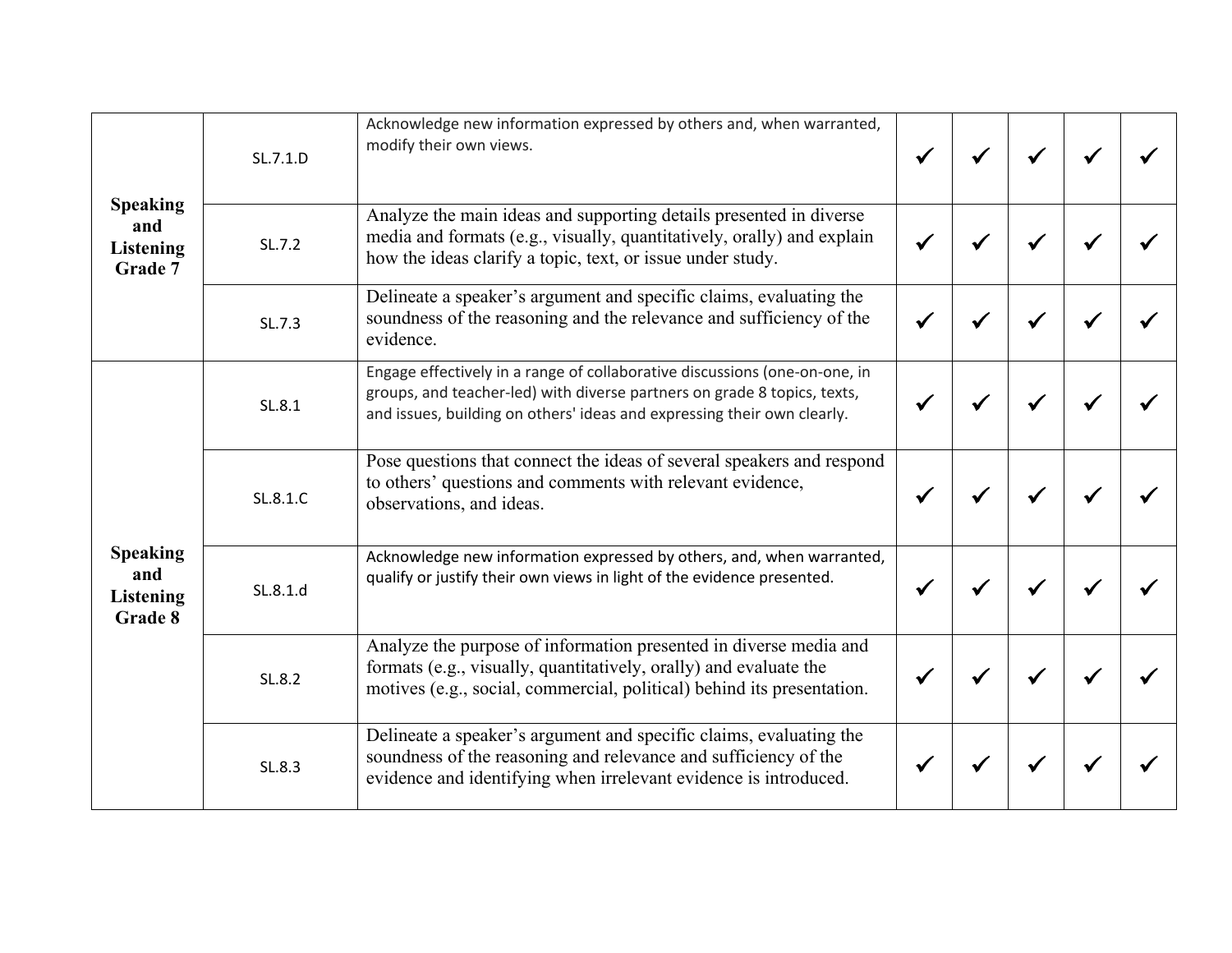|         |              |                                                                                                                   | <b>ECP Presentations</b>              |                         |                              |                      |                                                |  |  |
|---------|--------------|-------------------------------------------------------------------------------------------------------------------|---------------------------------------|-------------------------|------------------------------|----------------------|------------------------------------------------|--|--|
|         |              | <b>Mississippi Standards</b><br><b>HEALTH 7-8</b>                                                                 | Modern Agriculture<br>Environment and | <b>Healthful Eating</b> | Modern Animal<br>Agriculture | The Ethics of Eating | <b>Based Technologies</b><br>Cell-Based/Plant- |  |  |
| Grade 7 | Competency 1 | Comprehend concepts related to health promotion and disease prevention to<br>enhance health.                      |                                       | $\checkmark$            |                              | $\checkmark$         |                                                |  |  |
|         | Competency 2 | Analyze the influence of family, peers, culture, media, technology, and other<br>factors on health behaviors      | $\checkmark$                          | ✔                       |                              |                      |                                                |  |  |
|         | Competency 5 | Demonstrate the ability to use decision-making skills to enhance health.                                          |                                       | $\checkmark$            |                              | $\checkmark$         |                                                |  |  |
|         | Competency 6 | Demonstrate the ability to use goal-setting skills to enhance health.                                             |                                       | $\checkmark$            |                              | ✔                    |                                                |  |  |
|         | Competency 7 | Demonstrate the ability to practice health-enhancing behaviors and avoid or<br>reduce health risks.               |                                       | $\checkmark$            |                              |                      |                                                |  |  |
|         | Competency 8 | Understand the importance of demonstrating the ability to advocate for<br>personal, family, and community health. | ✔                                     | ✔                       |                              |                      |                                                |  |  |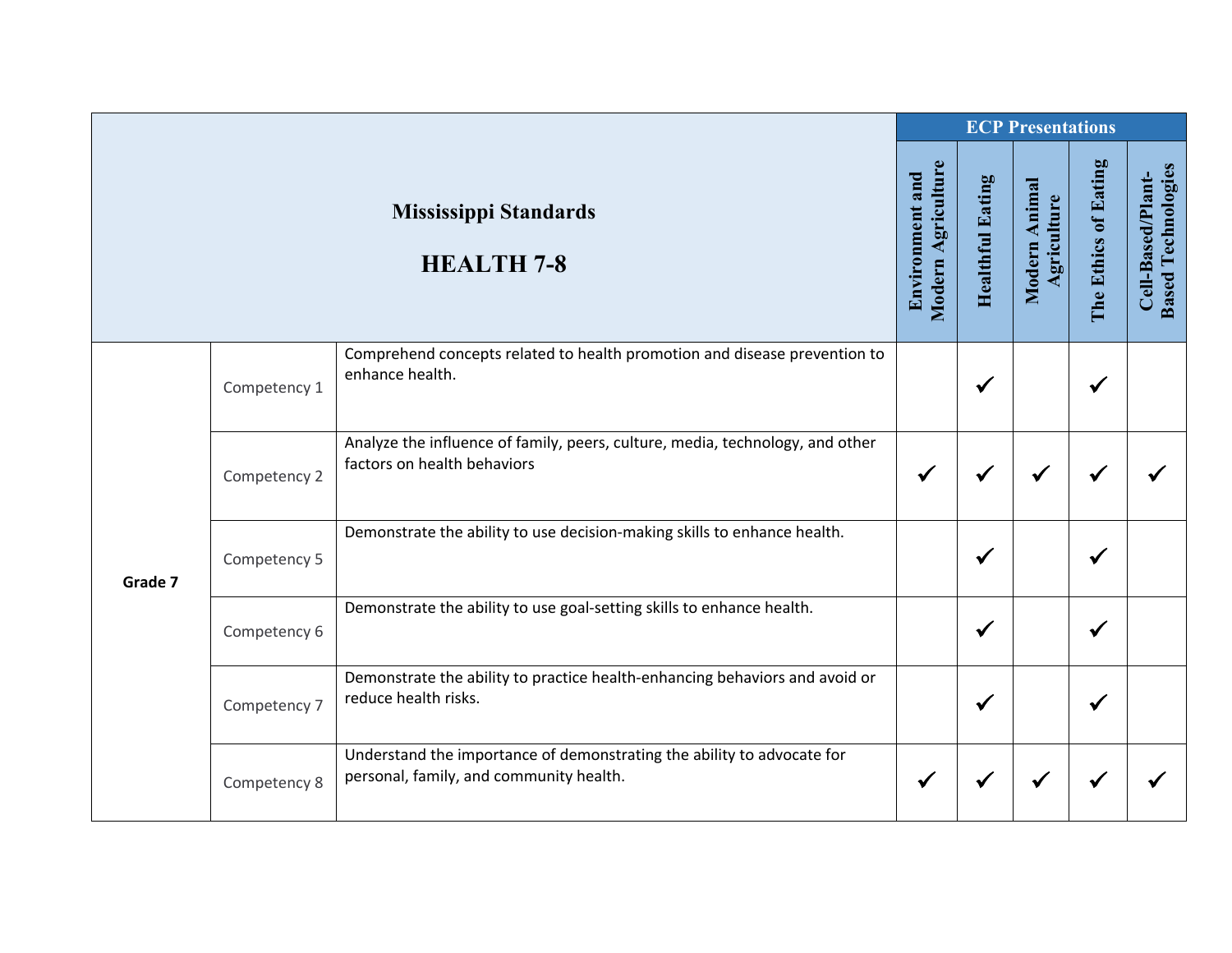| Grade 8 | Competency 1 | Comprehend concepts related to health promotion and disease prevention to<br>enhance health.                      |              | √ | ✔ |  |
|---------|--------------|-------------------------------------------------------------------------------------------------------------------|--------------|---|---|--|
|         | Competency 2 | Analyze the influence of family, peers, culture, media, technology, and other<br>factors on health behaviors      | $\checkmark$ | ₩ |   |  |
|         | Competency 5 | Demonstrate the ability to use decision-making skills to enhance health.                                          |              | ✔ | ✔ |  |
|         | Competency 6 | Demonstrate the ability to use goal-setting skills to enhance health.                                             | $\checkmark$ | ✔ |   |  |
|         | Competency 7 | Demonstrate the ability to practice health-enhancing behaviors and avoid or<br>reduce health risks.               |              | ✔ |   |  |
|         | Competency 8 | Understand the importance of demonstrating the ability to advocate for<br>personal, family, and community health. | ✔            |   |   |  |